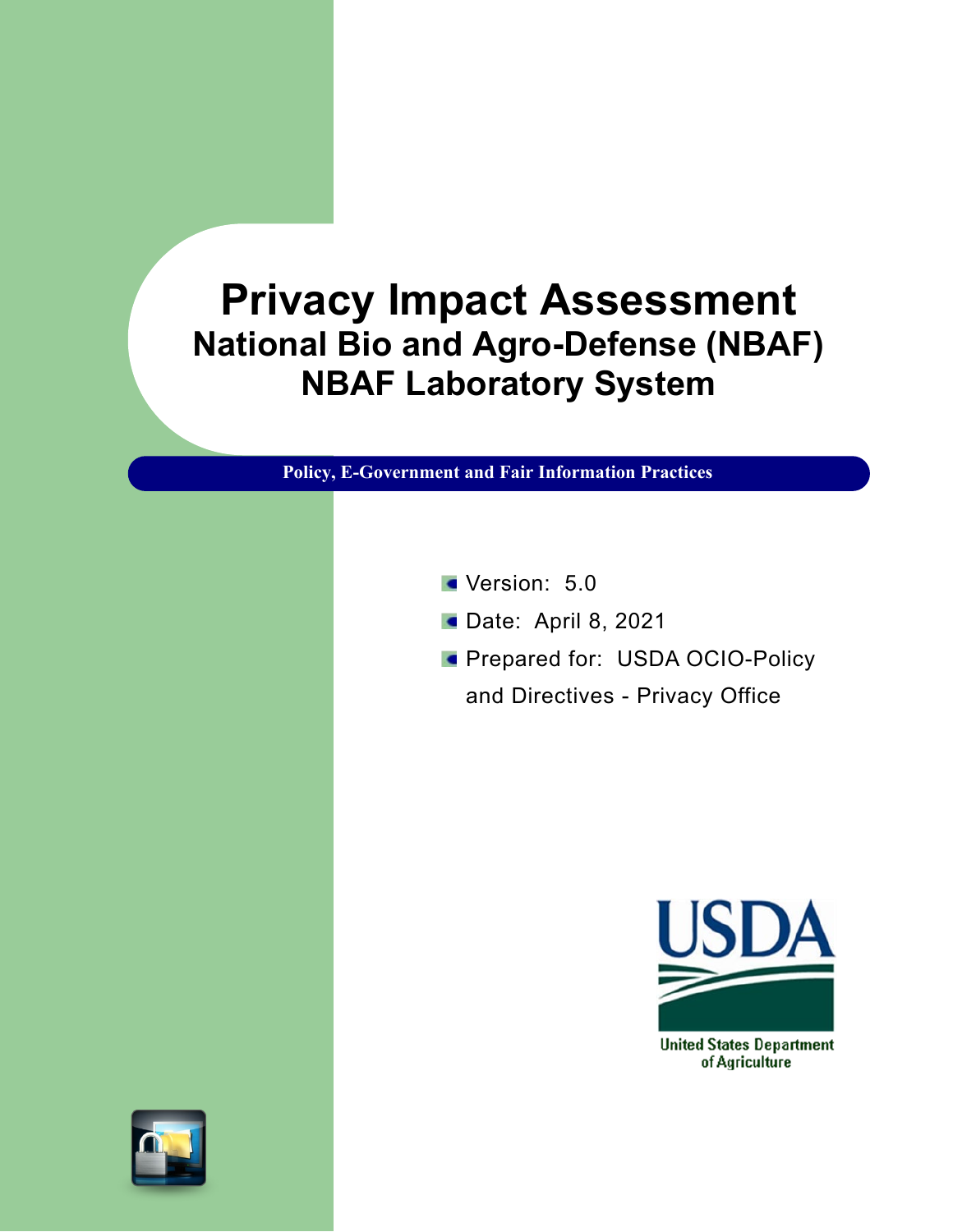

# **Privacy Impact Assessment for the**

# **NBAF Laboratory System**

## **8 April 2021**

# **Contact Point**

**Eric Fong Information Systems Security Manager APHIS/NBAF (785) 477-3496**

# **Reviewing Official**

**Tonya Woods Privacy Act Director United States Department of Agriculture (301) 851-4072**

**Dr. Kenneth Burton NBAF Coordinator United States Department of Agriculture (785) 477-3200**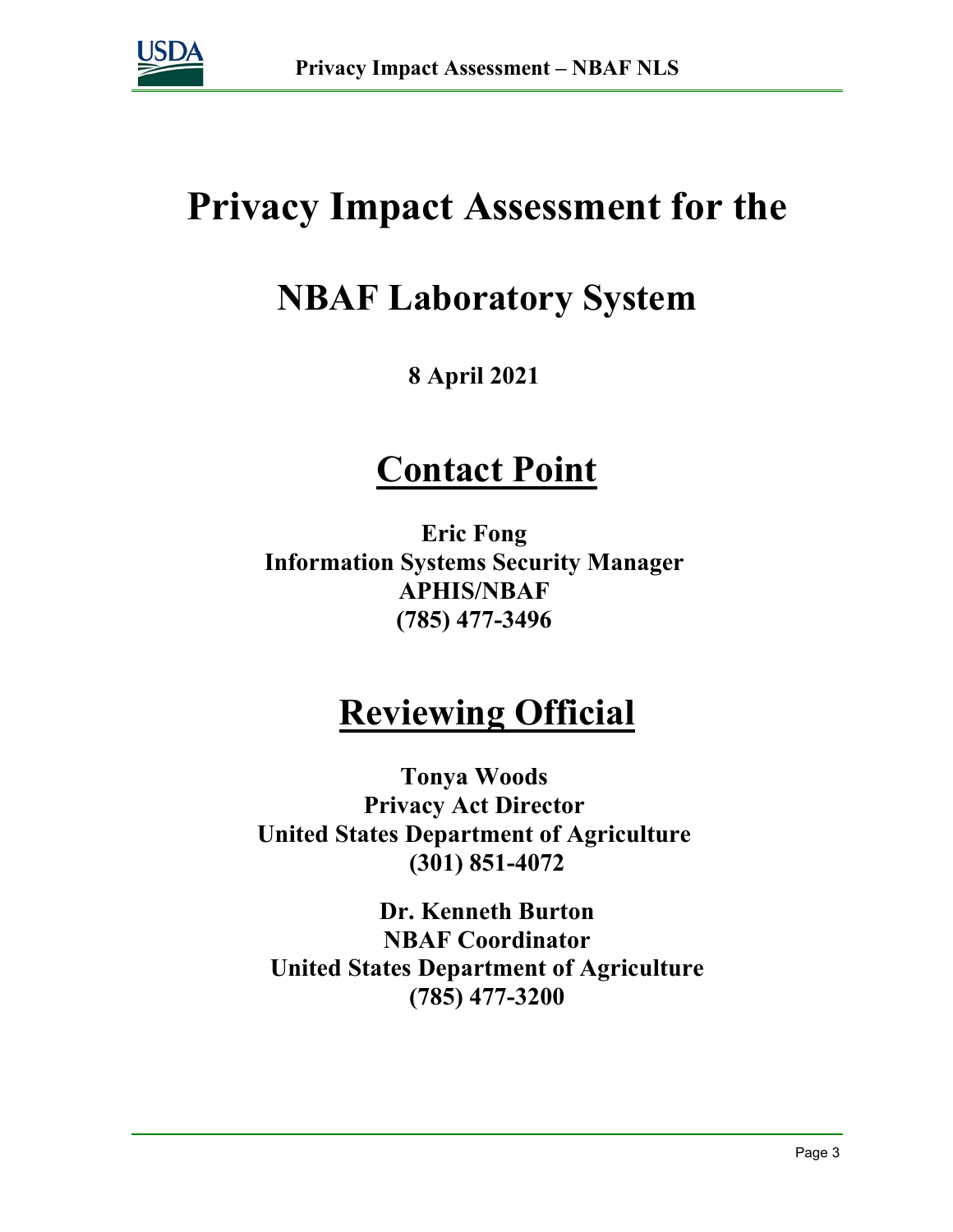

### **1.1**

## **Abstract**

This Privacy Impact Assessment (PIA) is for the USDA, Animal and Plant Health Inspection Service (APHIS), Veterinary Services (VS), National Bio-Agro Defense Facility (NBAF) Laboratory System (NLS). NLS is a collection of virtualized Windows Application/ Database servers operating in APHIS platform. The servers provide mission specific stack of commercial off the shelf software (COTS).

This PIA was conducted because the NBAF NLS system stores Personally Identifiable Information (PII) within the file servers that contains access control.

# **Overview**

The primary mission of the NBAF is the protection of animal health for the United States livestock industry. Capabilities for the NBAF include laboratories designed, constructed, and equipped for Biosafety. The purpose of the NBAF NLS is to provide automation support to employees and contractors working to fulfill the mission of inspecting and protecting animal and plant materials within the United States. With an active USDA user account, USDA employees are then assigned role-based access that has been approved by the supervisor and mission capability owner.

NLS consists of the following subsystems:

- o Asset Management System
- o Visitor Management System

# **Section 1.0 Characterization of the Information**

The following questions are intended to define the scope of the information requested and/or collected as well as reasons for its collection as part of the program, system, rule, or technology being developed.

#### **1.1 What information is collected, used, disseminated, or maintained in the system?**

The NBAF stores data used and processed by desktop applications based on user preference and saved on the file/printer servers. The boundary of the data stored is the responsibility of the application including the SORNs and privacy impacts. The NBAF NLS maintains the data and is responsible for the security of the stored data. The NBAF NLS may potentially contain generate or store PII information on individuals to include: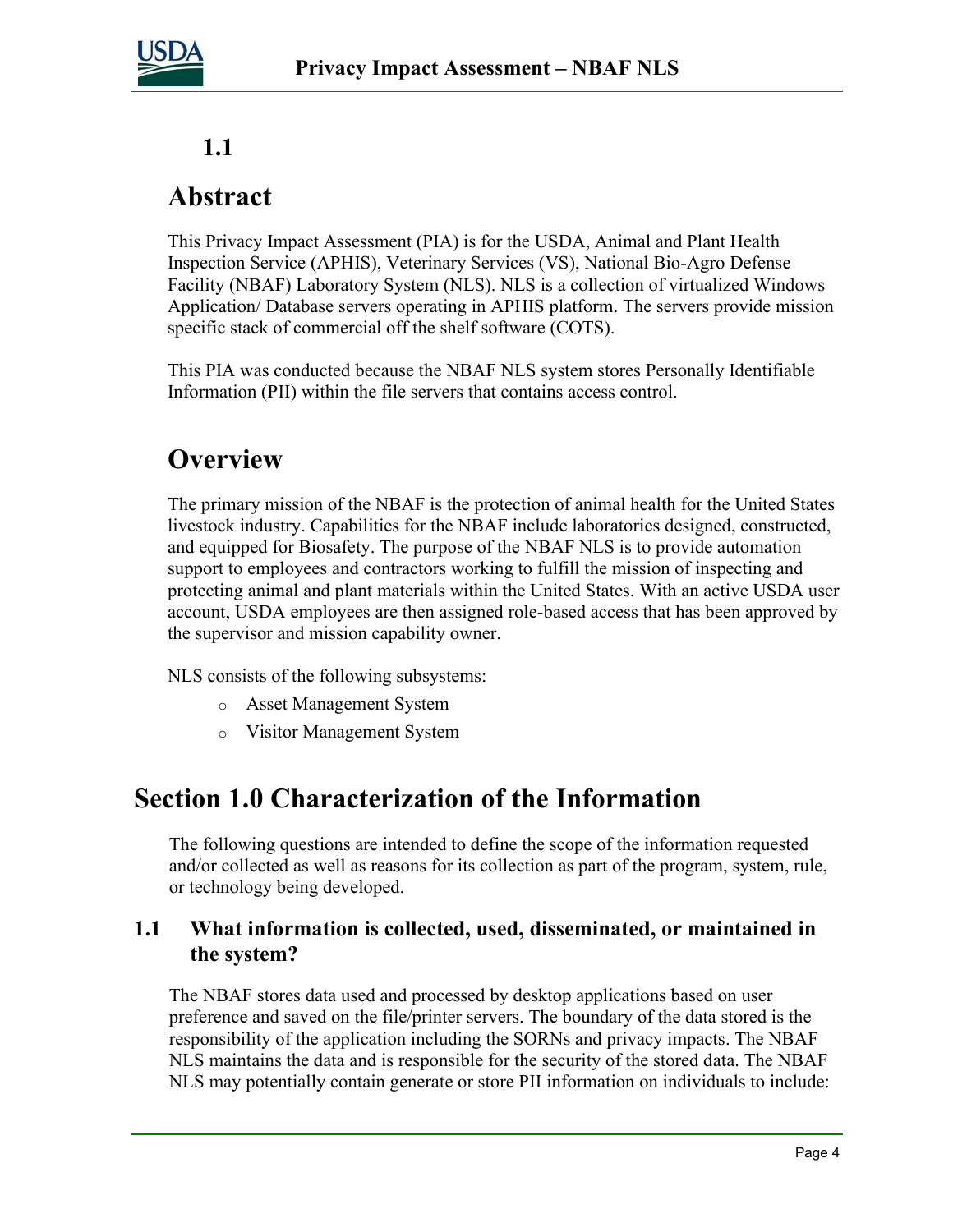

 $\boxtimes$  Name (full name, mother's maiden name, maiden name of the individual, nickname, or alias).

 $\boxtimes$  Date and/or place of birth.

 $\boxtimes$  Address Information (street or email address).

 $\boxtimes$  Personal identification number (e.g. social security number, tax identification number, passport number, driver's license number or a unique identification number, etc)

 $\Box$  Financial data (credit card numbers, bank account numbers, etc.).

 $\Box$  Health data (including height, weight, blood pressure, etc.).

 $\boxtimes$  Biometric data (fingerprints, iris scans, voice signature, facial geometry, DNA, etc.).

 $\boxtimes$  Criminal history.

 $\boxtimes$  Employment history.

 $\boxtimes$  Miscellaneous identification numbers (agency assigned number, case number, accounts, permits, etc.).

 $\boxtimes$  Photographic image/identifying characteristics.

 $\boxtimes$  Handwriting or an image of the signature.

 $\boxtimes$  Other information that may be seen as personal (personal characteristics, etc.).

Any information that can be used to distinguish or trace an individual's identity, either alone or when combined with other personal or identifying information that is linked or linkable to a specific individual.

#### **1.2 What are the sources of the information in the system?**

NBAF and USDA employees will make up the bulk of the PII data captured, stored, and processed in the facility security system. Visitors to the facility from other USDA locations as well as partner institutions and other government agencies may be require to provide PII in order to enter the facility.

#### **1.3 Why is the information being collected, used, disseminated, or maintained?**

Visitor management system may contain PII that are collected, used, and processed for facility access and internal security purposes only.

#### **1.4 How is the information collected?**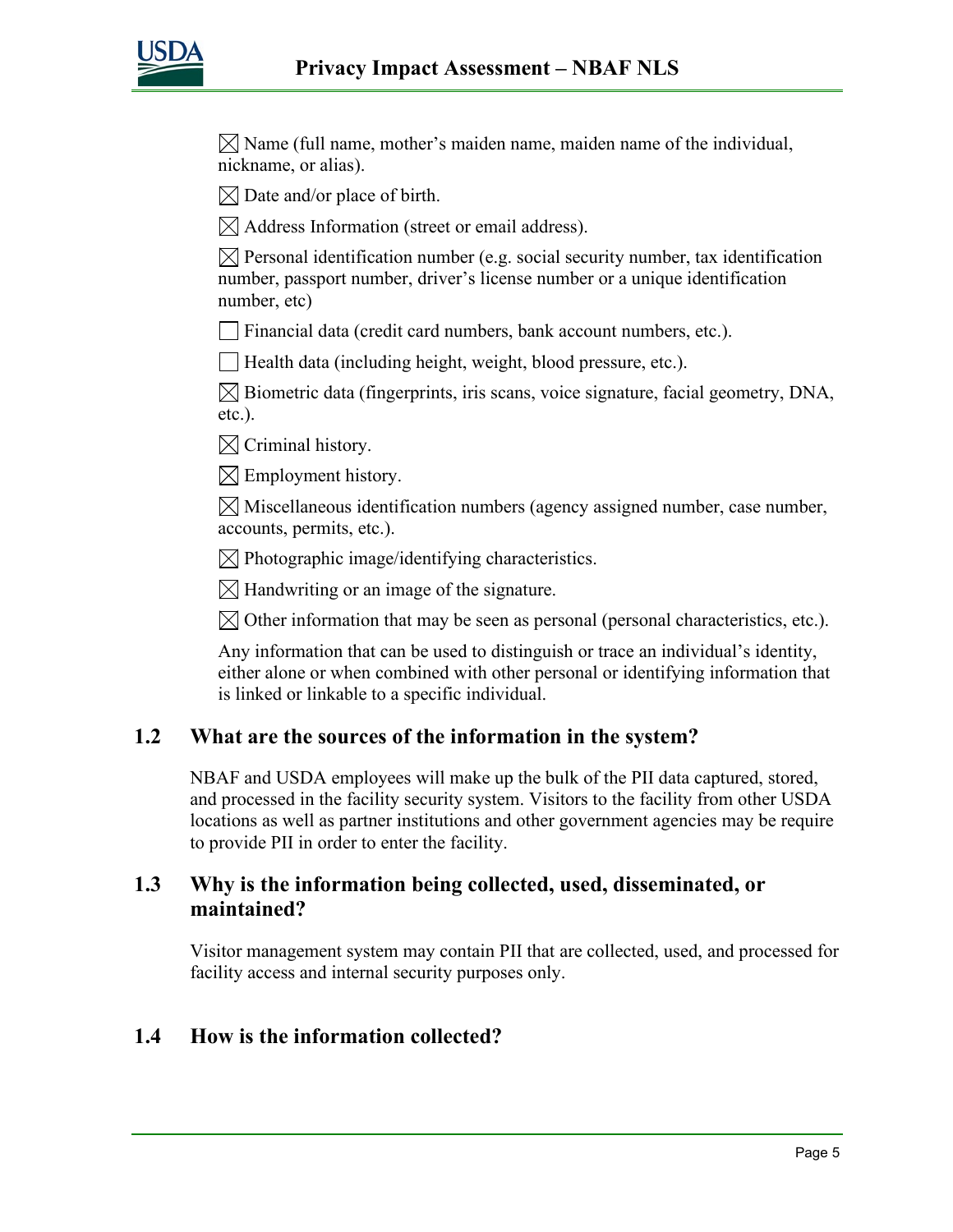

Pertinent PII data may be collected from facility visitors for the purpose of access control. Visitor information is collected by trained security personnel and maintained by NBAF physical security and IT administrators. Visitor management software tracks and manages visitors entering and leaving the facility and provide visitor sign-in process and can notify the security that the visitor has arrived or departed.

#### **1.5 How will the information be checked for accuracy?**

NBAF physical security verifies the visitor with valid photo IDs and/or government issued documents such as government issued passports, passport cards, driver's licenses and other officially issued documents. The visitor information is collected and inputted in visitor management system for security use.

#### **1.6 What specific legal authorities, arrangements, and/or agreements defined the collection of information?**

HSPD 12 (Policies for a common Identification Standard for Federal Employees and Contractors) 44 U.S.C. 3507 - Public information collection activities; submission to Director; approval and delegation

#### **1.7 Privacy Impact Analysis: Given the amount and type of data collected, discuss the privacy risks identified and how they were M**

Mitigations to minimize privacy risks with all NLS connected workstations and servers are:

- o Access is limited to NBAF, USDA employees, access is approved by supervisor and to be reviewed periodically
- o Practice of least privilege and separation of duty; access rights to only for the duty assigned
- o Encryption for data at rest and during transition
- o Screen Timeout
- o Software enabled Audits
- o Limits on PII visibility
- o No public access to NLS.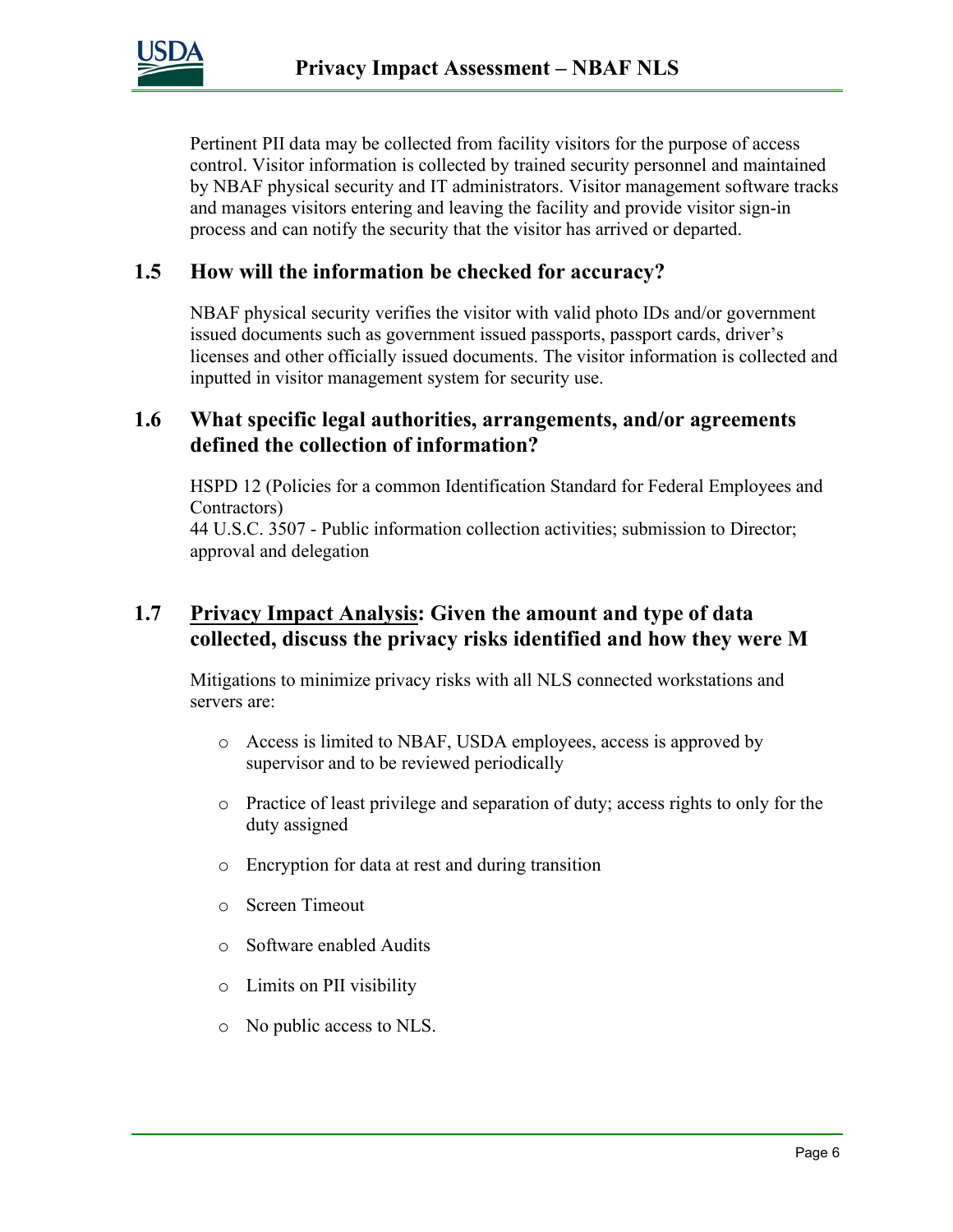

# Section 2.0 Uses of the Information

The following questions are intended to delineate clearly the use of information and the accuracy of the data being used.

#### **2.1 Describe all the uses of information.**

Information collected will be used to positively identify personnel and visitors entering and operating within the NBAF facility. The provided data may also be used to grant access to access areas within the facility. All PII data will be contained within the facility.

#### **2.2 What types of tools are used to analyze data and what type of data may be produced?**

NBAF NLS uses Trusted Visitor application to capture, store, and process incoming and outgoing visitors and their whereabout throughout the facility. Visitor management software stores information who visited the NBAF facility.

#### **2.3 If the system uses commercial or publicly available data please explain why and how it is used.**

The system in NLS is designed for internal use only.

#### **2.4 Privacy Impact Analysis: Describe any types of controls that may be in place to ensure that information is handled in accordance with the above described uses.**

NLS follows all required security controls deemed applicable by NIST-800-53 Rev. 4

Type of controls include:

- Access to the data in the system is controlled and documented by formal authorization
- All access to the system is limited by account identification and password
- Users have formal training in how to use the system
- Users have formal training on how to properly manage PII
- A warning banner must be acknowledged at login
- Only authorized users have access to the data
- Practice of least privilege and separation of duty; access rights to only for the duty assigned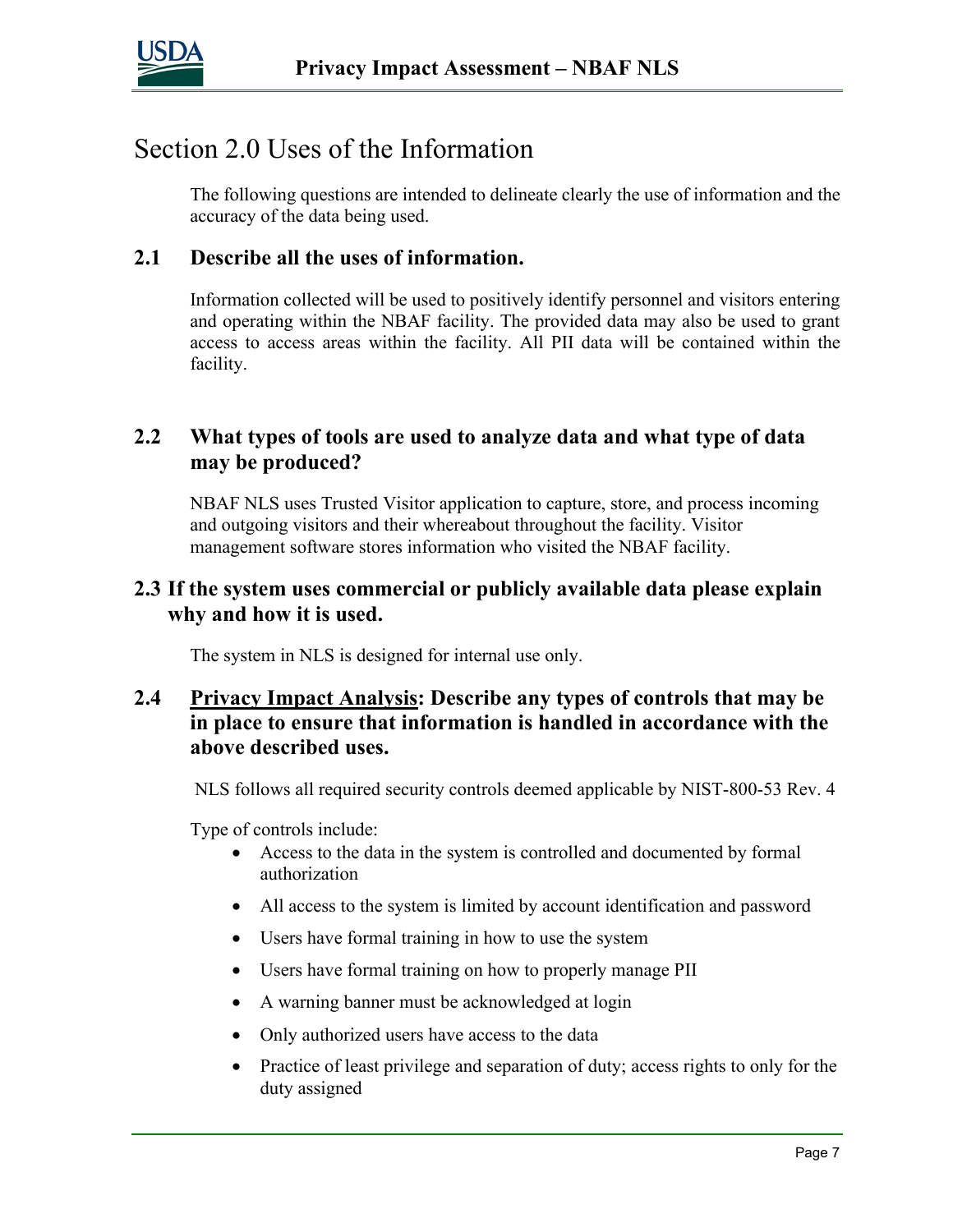

• Encryption for data at rest and during transition

### Section 3.0 Retention

The following questions are intended to outline how long information will be retained after the initial collection.

#### **3.1 How long is information retained?**

Data inputs include electronic files or hardcopy (non-electronic) documents to create, update, or modify master files. Electronic files encompass word processing files, pdf, pictures, spreadsheets, video files, or any type of digital media files. Information will be destroyed 3 years after system is closed, but longer retention is authorized if required for business use.

#### **3.2 Has the retention period been approved by the component records officer and the National Archives and Records Administration (NARA)?**

USDA Veterinary Service (VS) has a target date of  $6/1/21$  to begin the scheduling process for NLS. Once VS consolidates all system information requests in the mission area then MRP400 can be filed to ensure this is captured in National Archives and Records Administration (NARA).

#### **3.3 Privacy Impact Analysis: Please discuss the risks associated with the length of time data is retained and how those risks are mitigated.**

To mitigate the risks, NBAF has developed chain of custody policies and SOP to control and document security and handling of NLS information transfer and disposition processes. The objective of chain of custody/SOP is to ensure that risk can mitigated. The chain of custody procedure mitigates the risk of non-authorized personnel having access and provide a timeline. Chain of custody information includes the material transferred, shipper and addressee, time/date/signature of each person relinquishing custody, and each person taking custody throughout the transfer/transport, storage, and use.

#### **Section 4.0 Internal Sharing and Disclosure**

The following questions are intended to define the scope of sharing within the United States Department of Agriculture.

#### **4.1 With which internal organization(s) is the information shared, what information is shared and for what purpose?**

Information is transmitted within USDA APHIS and ARS for security use only.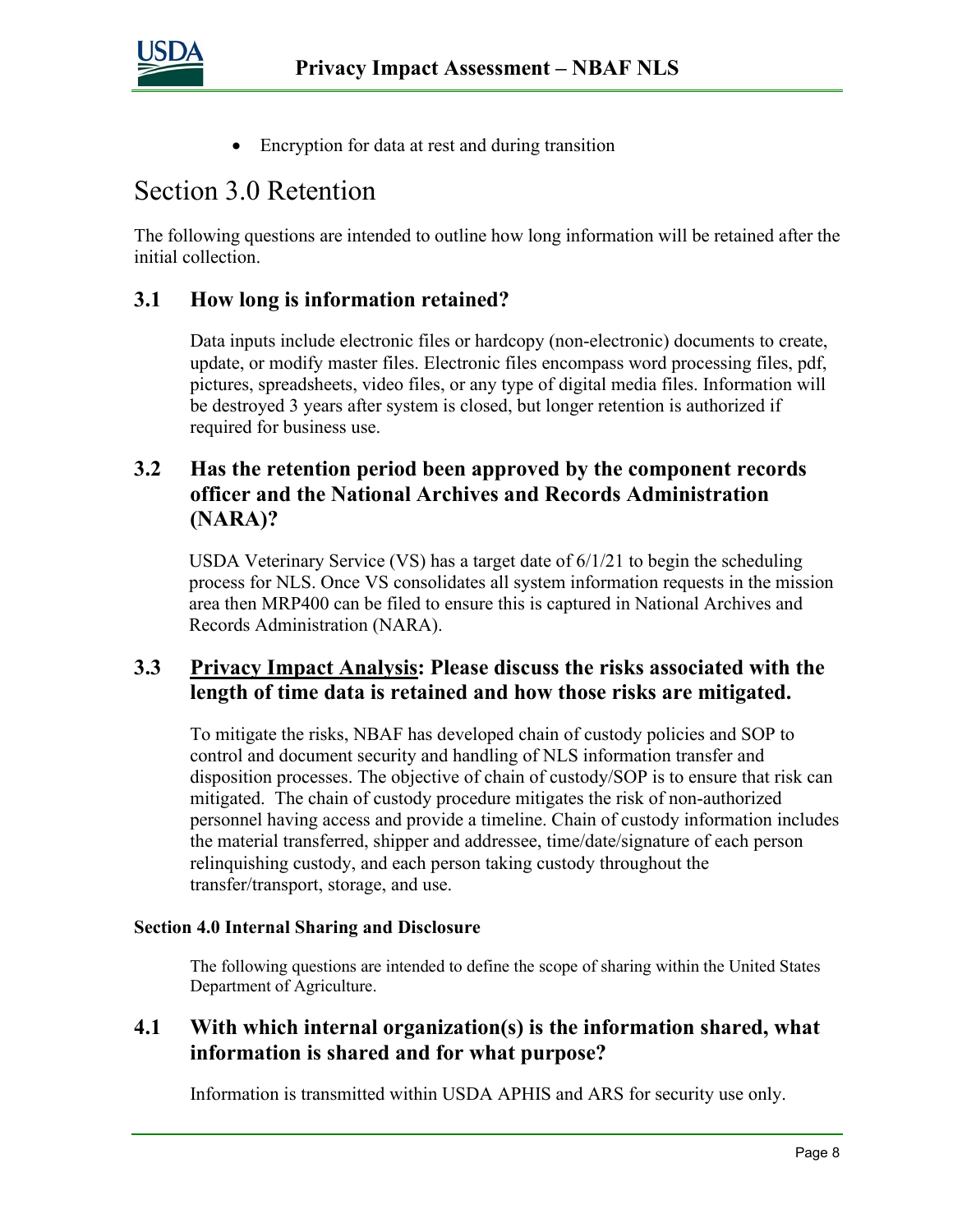

#### **4.2 How is the information transmitted or disclosed?**

The data is protected with encryption during transmission and at rest.

#### **4.3 Privacy Impact Analysis: Considering the extent of internal information sharing, discuss the privacy risks associated with the sharing and how they were mitigated.**

Information is not shared outside of NBAF.

## Section 5.0 External Sharing and Disclosure

The following questions are intended to define the content, scope, and authority for information sharing external to USDA which includes Federal, state and local government, and the private sector.

#### **5.1 With which external organization(s) is the information shared, what information is shared, and for what purpose?**

External sharing is **only** restricted to federal law enforcement.

**5.2 Is the sharing of personally identifiable information outside the Department compatible with the original collection? If so, is it covered by an appropriate routine use in a SORN? If so, please describe. If not, please describe under what legal mechanism the program or system is allowed to share the personally identifiable information outside of USDA.** 

PII Information is not shared outside of NBAF except in the event of investigative and enforcement from outside agencies that requires records regarding regulatory activities in USDA/APHIS.

See: Investigative and Enforcement Records Regarding Regulatory System of Records Notice <https://www.ocio.usda.gov/sites/default/files/docs/2012/APHIS-1.txt>

#### **5.3 How is the information shared outside the Department and what security measures safeguard its transmission?**

NBAF does not share with external organizations except those required by law or routine uses under the Privacy Act. Encryption will be applied to the transmission through VPN or media encryption to safeguard its transmission.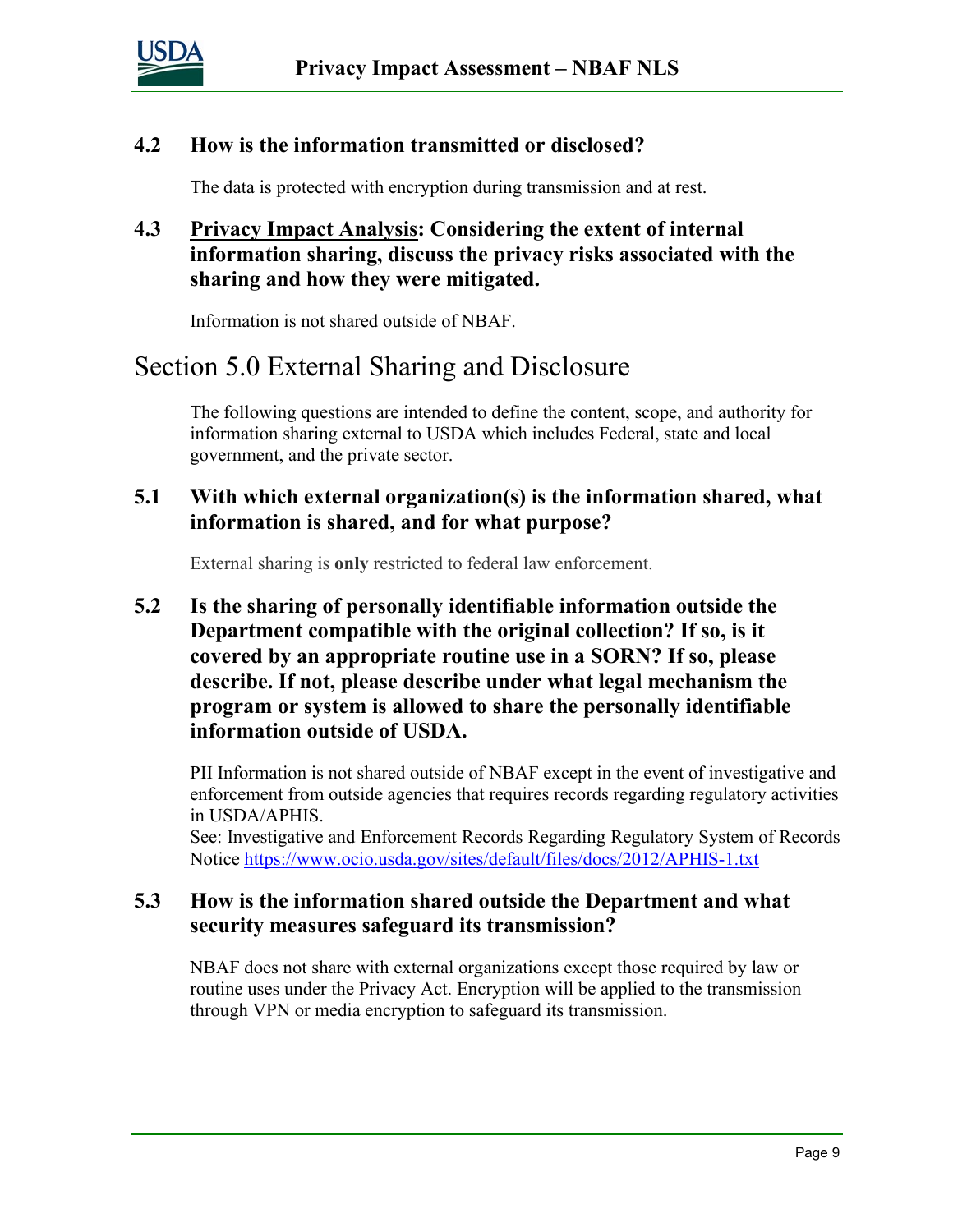

#### **5.4 Privacy Impact Analysis: Given the external sharing, explain the privacy risks identified and describe how they were mitigated.**

External sharing is only restricted to federal law enforcement agencies. Mitigation such as encryption and certificate are used in email during external transmission. NBAF provides safeguards against invasions of privacy by limiting the collection of personal data to authorized personnel only. The data collection must be relevant for the purposes for which it is collected and shall not be used for any other purpose.

## Section 6.0 Notice

The following questions are directed at notice to the individual of the scope of information collected, the right to consent to uses of said information, and the right to decline to provide information.

#### **6.1 Does this system require a SORN and if so, please provide SORN name and URL.**

NLS operates under the following 3 SORNs:

#### **APHIS-1: Investigative and Enforcement Records Regarding Regulatory Activities (2012, USDA/APHIS)**

https://www.ocio.usda.gov/sites/default/files/docs/2012/APHIS-1.txt

#### **USDA/OCIO-2: System name: eAuthentication Services** (March 7, 2017, 82 FR 8503).

https://www.federalregister.gov/documents/2017/01/26/2017-01767/privacy-act-of-1974-revised-system-of-records#page-8504 and

#### **GSA/GOVT-7: System name: Personal Identity Verification Identity** (Oct 23, 2015, 80 FR 64416).

https://www.federalregister.gov/documents/2015/10/23/2015-26940/privacy-actof1974-notice-of-an-updated-system-of-records

#### **6.2 Was notice provided to the individual prior to collection of information?**

Yes, all personnel will opt in to providing the necessary information in order to be granted access to the facility.

#### **6.3 Do individuals have the opportunity and/or right to decline to provide information?**

No.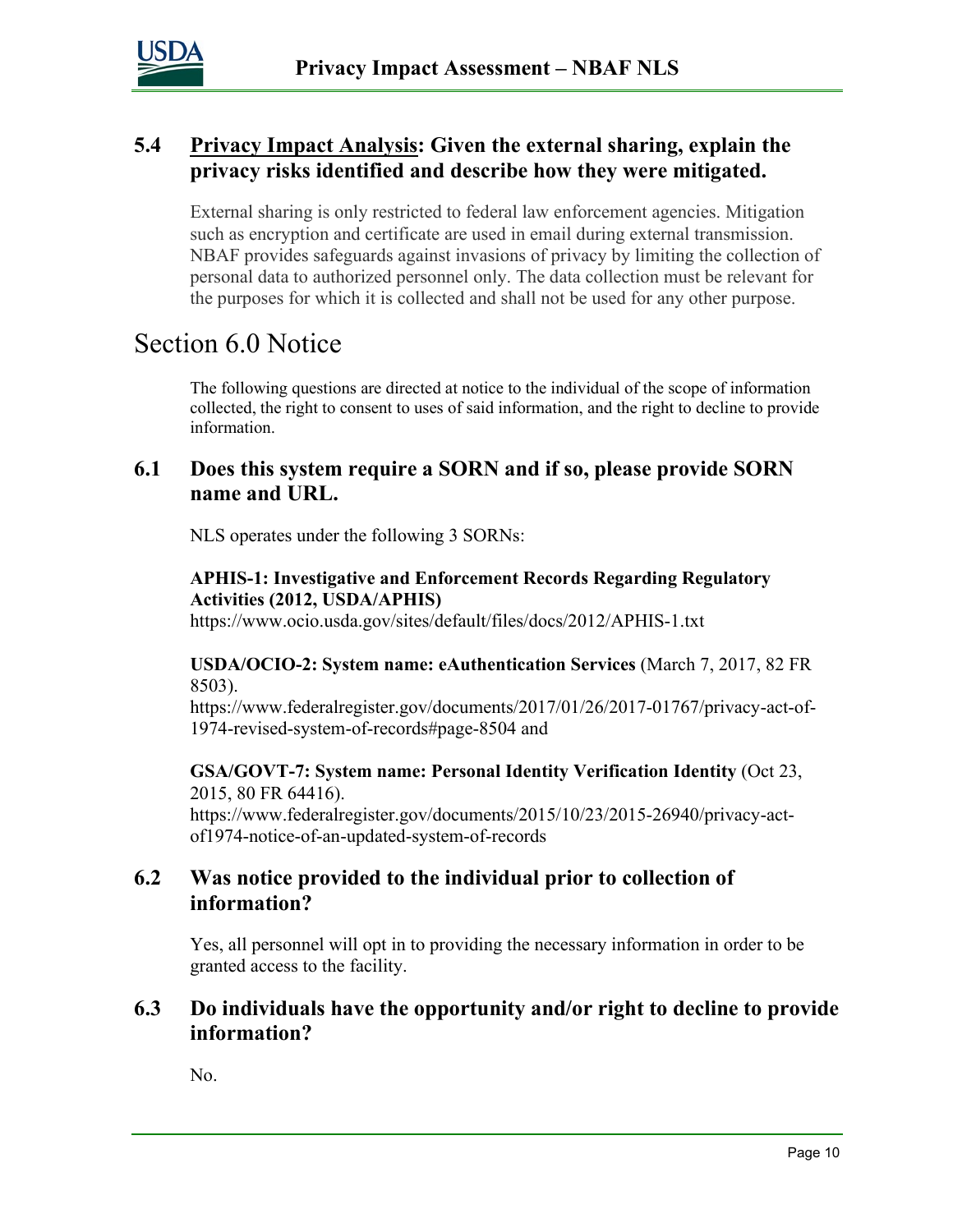

#### **6.4 Do individuals have the right to consent to particular uses of the information? If so, how does the individual exercise the right?**

Not applicable.

#### **6.5 Privacy Impact Analysis: Describe how notice is provided to individuals, and how the risks associated with individuals being unaware of the collection are mitigated.**

Individuals are notified about processing of their information during initial visitor registration process. System users have appropriate training and Rules of Behavior to access visitor management system. These measures have been implemented to prevent individuals from being unaware of the collection and processing of information. Failure to agree to the registration process may deny the individual access to NBAF.

# Section 7.0 Access, Redress and Correction

The following questions are directed at an individual's ability to ensure the accuracy of the information collected about them.

#### **7.1 What are the procedures that allow individuals to gain access to their information?**

Individuals requesting information under the Privacy Act must follow the procedures set forth in the regulations of the U.S. Department of Agriculture published in 7 CFR Part 1, subpart G.

#### **7.2 What are the procedures for correcting inaccurate or erroneous information?**

Individuals seeking to contest and/or amend records under the Privacy Act must follow the procedures set forth in the regulations of the U.S. Department of Agriculture published in 7 CFR Part 1, subpart G, §1.116 Request for correction or amendment to record.

Further procedures for correcting inaccurate information is found at USDA APHIS | [Requesting Access to Privacy Act Records](https://gcc02.safelinks.protection.outlook.com/?url=https%3A%2F%2Fwww.aphis.usda.gov%2Faphis%2Fresources%2Flawsandregs%2Fprivacy-act%2Frequest-access%2Frequest-access&data=04%7C01%7C%7C546bbcd64b994ae9753e08d8a771dde1%7Ced5b36e701ee4ebc867ee03cfa0d4697%7C0%7C0%7C637443454777379332%7CUnknown%7CTWFpbGZsb3d8eyJWIjoiMC4wLjAwMDAiLCJQIjoiV2luMzIiLCJBTiI6Ik1haWwiLCJXVCI6Mn0%3D%7C1000&sdata=lSPsP7Taxo466xzKQ%2BUYwLnaRyLtIvPy%2FyzcQwU%2BVcs%3D&reserved=0)

USDA – Animal and Plant Health Inspection Service Privacy Act Office 4700 River Road, Unit 50 Riverdale, MD 20737 Facsimile: 301-734-5941 Email: [APHISPrivacy@usda.gov](mailto:APHISPrivacy@usda.gov)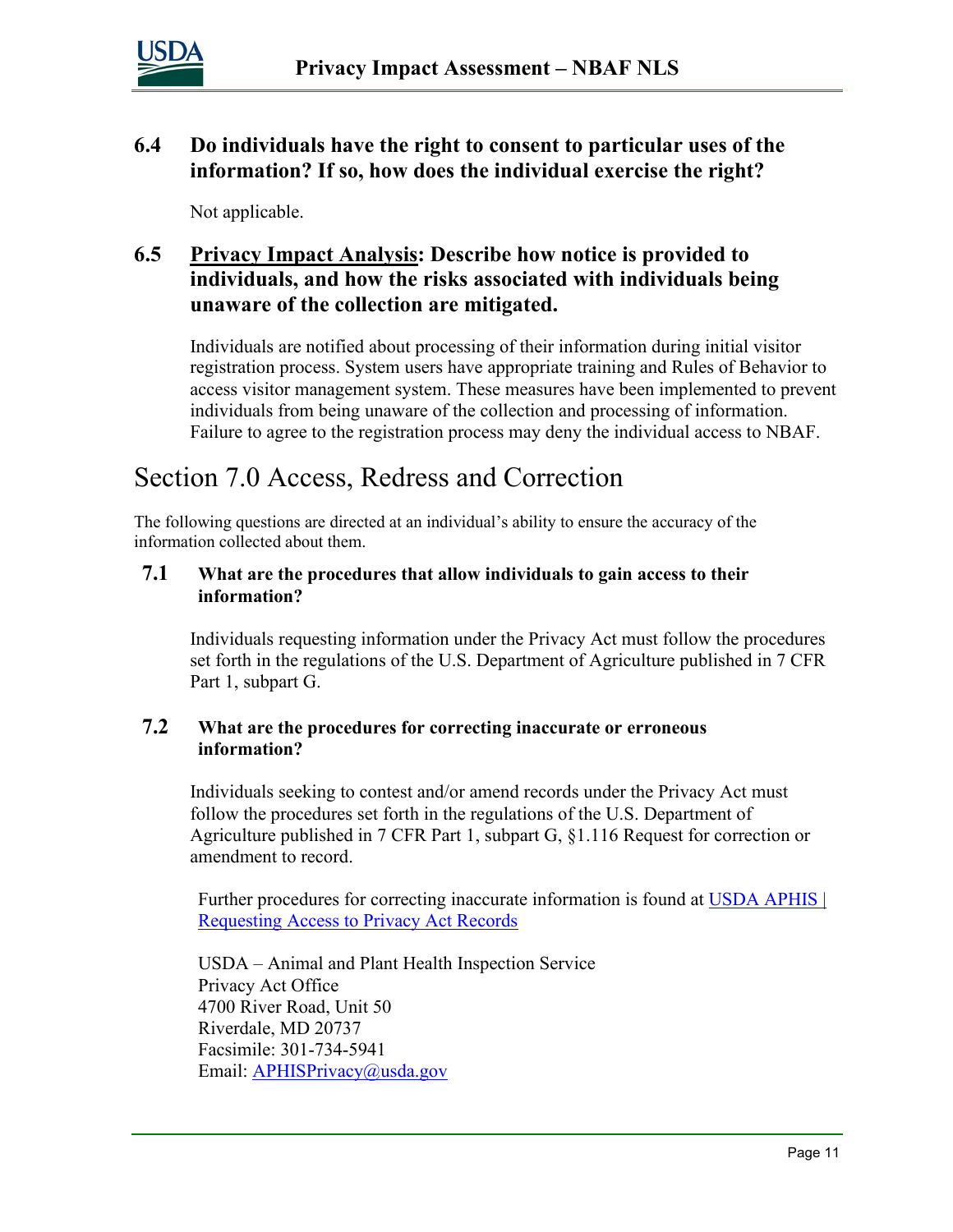

**7.3 How are individuals notified of the procedures for correcting their information?**

Notice is through the applicable published Systems of Record Notice.

**7.4 If no formal redress is provided, what alternatives are available to the individual?**

The requester can file a formal Privacy Act request for corrections to their record.

#### **7.5 Privacy Impact Analysis: Please discuss the privacy risks associated with the redress available to individuals and how those risks are mitigated.**

There is no risk identified with this action.

# Section 8.0 Technical Access and Security

The following questions are intended to describe technical safeguards and security measures.

#### **8.1 What procedures are in place to determine which users may access the system and are they documented?**

NBAF employees will be required to submit the necessary information to request and receive access within the facility commensurate with their roles and responsibilities. Facility access is dictated by NBAF management and the NBAF Security Office.

NBAF visitors will be granted an agreed upon level of access while adhering to all applicable policies and procedures relating to being escorted or observed at all times or as necessary.

#### **8.2 Will Department contractors have access to the system?**

Contractors who are hired to work on-site at NBAF will be granted access commensurate with their roles and responsibilities. Contractors who work external to NBAF will not have access to the data contained in the system as it will not be connected to external networks.

#### **8.3 Describe what privacy training is provided to users either generally or specifically relevant to the program or system?**

Users of the system(s) containing PII will be required to complete mandatory USDA annual training - Protecting Personally Identifiable (PII) Information course. Users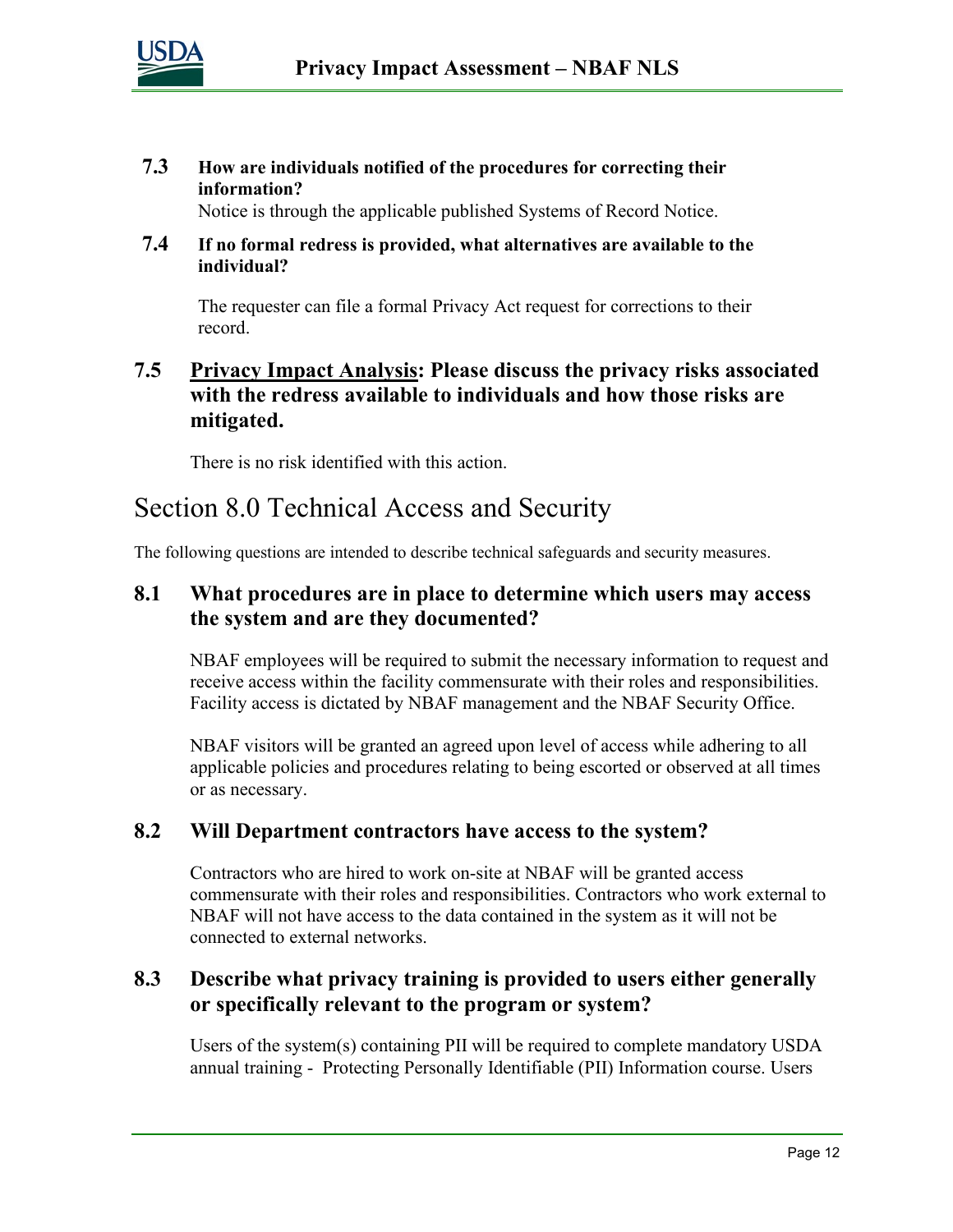

who fail to complete the required training annually will have their access to the system suspended until they are in compliance with departmental and NBAF policies.

#### **8.4 Has Certification & Accreditation been completed for the system or systems supporting the program?**

The Certification and Accreditation is in the progress with the projected completion in Spring 2021. This Privacy Impact Assessment will be used in support of the initial Authority to Operate (ATO) package.

#### **8.5 What auditing measures and technical safeguards are in place to prevent misuse of data?**

System security logs and system event logs from all facility security and badging systems will be reviewed on the systems that generate them by trained facility and system security staff. Archived log files will be protected by data at rest and encrypted for long term storage with limited system access. System is air-gapped isolated to a protected network segment.

#### **8.6 Privacy Impact Analysis: Given the sensitivity and scope of the information collected, as well as any information sharing conducted on the system, what privacy risks were identified and how do the security controls mitigate them?**

Security control help to mitigations privacy risks:

Data can be retrieved only by personnel with authorized badge and who have logged in with their e-Authentication PIV or eAuthentication username/password credential role(s). Users must be authenticated and have role-based access to data which is limited to a need to know basis to the user's business unit (generally state level access).

# Section 9.0 Technology

The following questions are directed at critically analyzing the selection process for any technologies utilized by the system, including system hardware and other technology.

#### **9.1 What type of project is the program or system?**

The visitor management system operates under a moderate categorization per FIPS 199. The system is to support NBAF efforts for visitor tracking to comply with HSPD-12 regulations while meeting requirements defined by FIPS 201-1 and PIV compliance.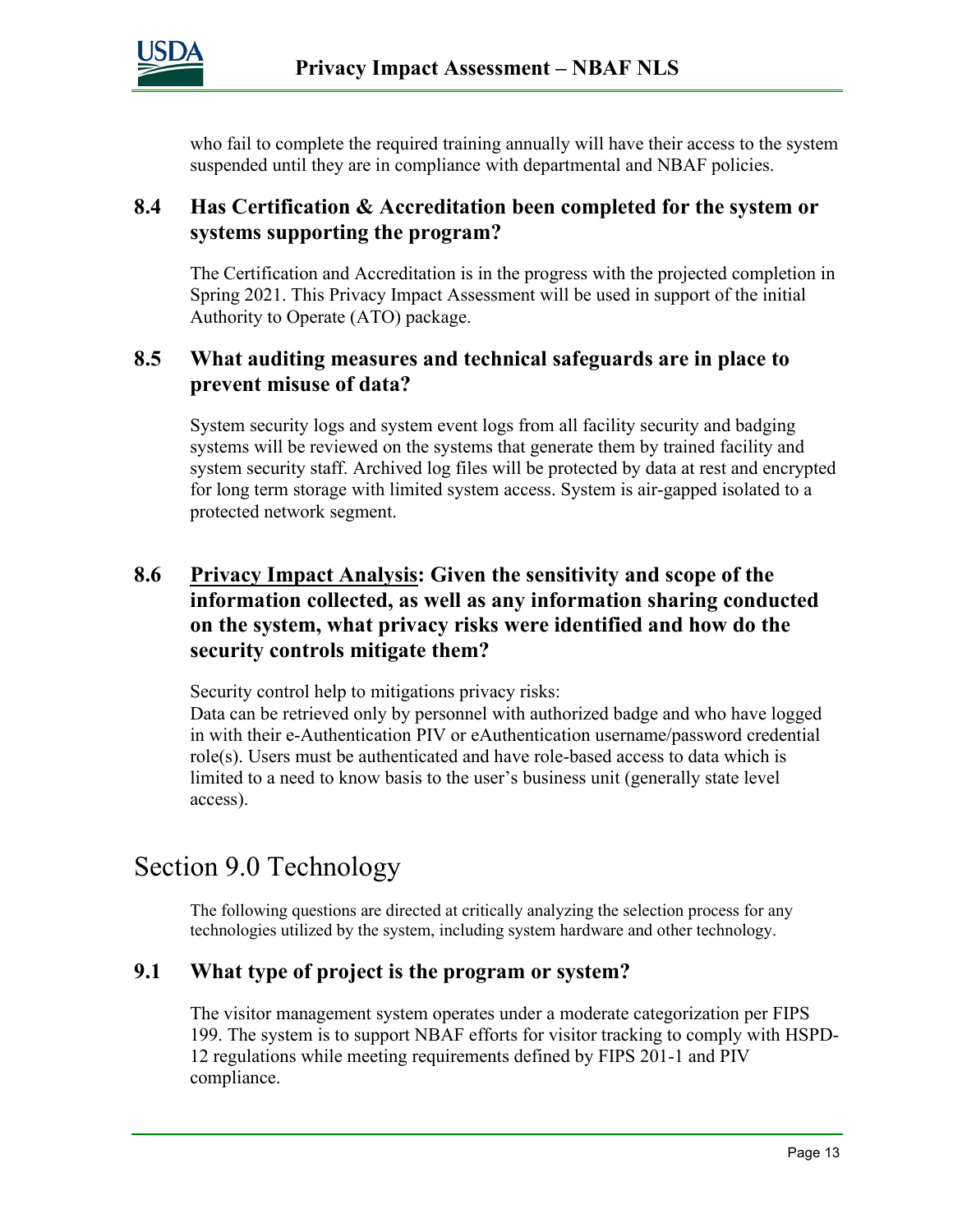

#### **9.2 Does the project employ technology which may raise privacy concerns? If so please discuss their implementation.**

Any privacy concerns are mitigated by: USDA multi-factor authentication, valid SSL certificate, SQL encryption, and VPN technology. Application is also reinforced with policy to limit on PII exposure and audit enabled for best practice.

## Section 10.0 Third Party Websites/Applications

The following questions are directed at critically analyzing the privacy impact of using third party websites and/or applications.

**10.1 Has the System Owner (SO) and/or Information Systems Security Program Manager (ISSPM) reviewed Office of Management and Budget (OMB) memorandums M-10-22 "Guidance for Online Use of Web Measurement and Customization Technology" and M-10-23 "Guidance for Agency Use of Third-Party Websites and Applications"?**

Yes. The ISSPM and system owner have reviewed the OMB memorandums listed above.

**10.2 What is the specific purpose of the agency's use of 3rd party websites and/or applications?**

No 3rd party web sites are used.

**10.3 What personally identifiable information (PII) will become available through the agency's use of 3rd party websites and/or applications.**

Not Applicable.

#### **10.4 How will the PII that becomes available through the agency's use of 3rd party websites and/or applications be used?**

Not Applicable.

**10.5 How will the PII that becomes available through the agency's use of 3rd party websites and/or applications be maintained and secured?**

Not Applicable.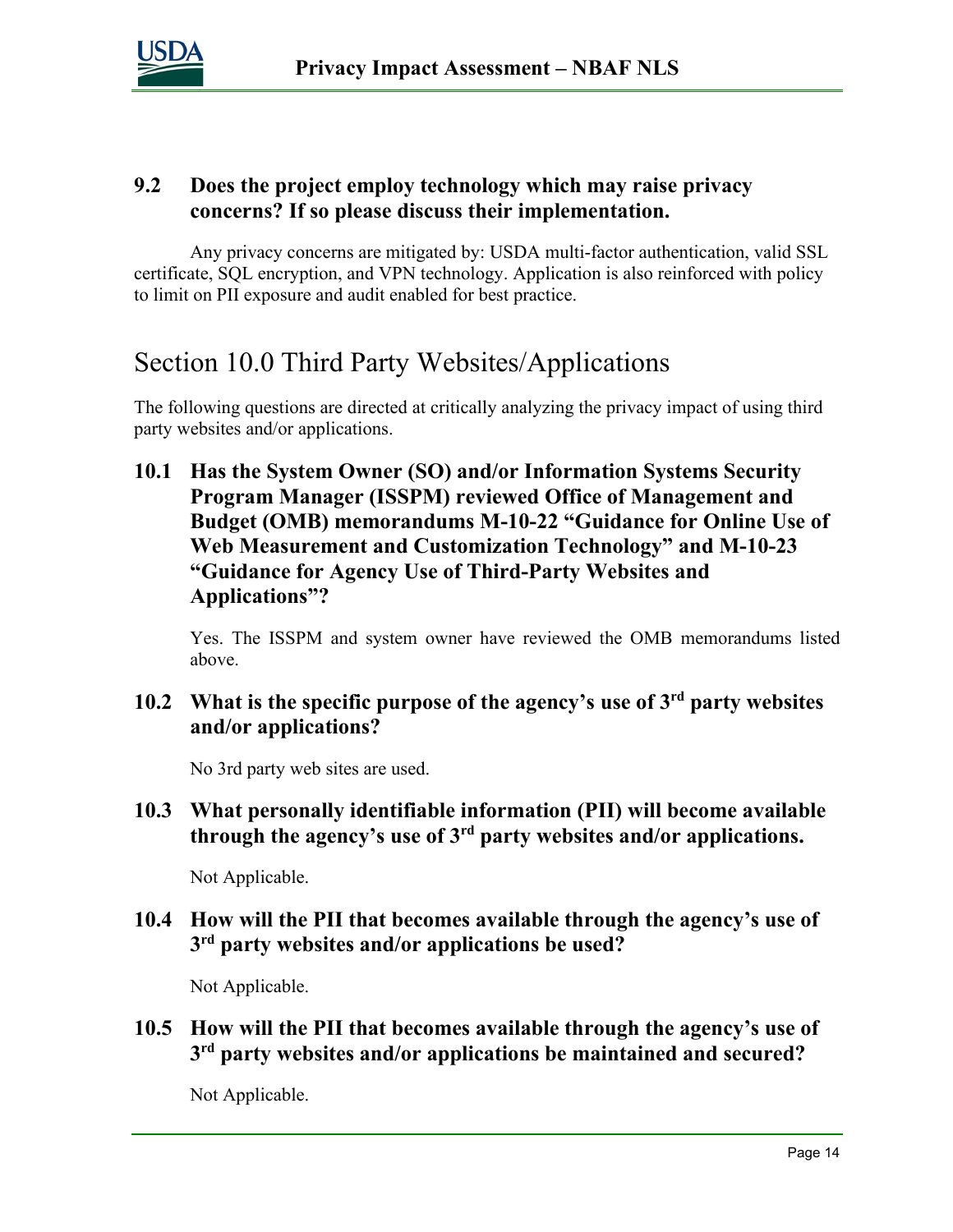

**10.6 Is the PII that becomes available through the agency's use of 3rd party websites and/or applications purged periodically?** 

Not Applicable.

**10.7 Who will have access to PII that becomes available through the agency's use of 3rd party websites and/or applications?**

Not Applicable.

**10.8 With whom will the PII that becomes available through the agency's use of 3rd party websites and/or applications be shared - either internally or externally?**

Not Applicable.

**10.9 Will the activities involving the PII that becomes available through the agency's use of 3rd party websites and/or applications require either the creation or modification of a system of records notice (SORN)?**

Not Applicable.

#### **10.10 Does the system use web measurement and customization technology?**

No.

**10.11 Does the system allow users to either decline to opt-in or decide to opt-out of all uses of web measurement and customization technology?**

Not Applicable.

**10.12 Privacy Impact Analysis: Given the amount and type of PII that becomes available through the agency's use of 3rd party websites and/or applications, discuss the privacy risks identified and how they were mitigated.** 

Not Applicable.